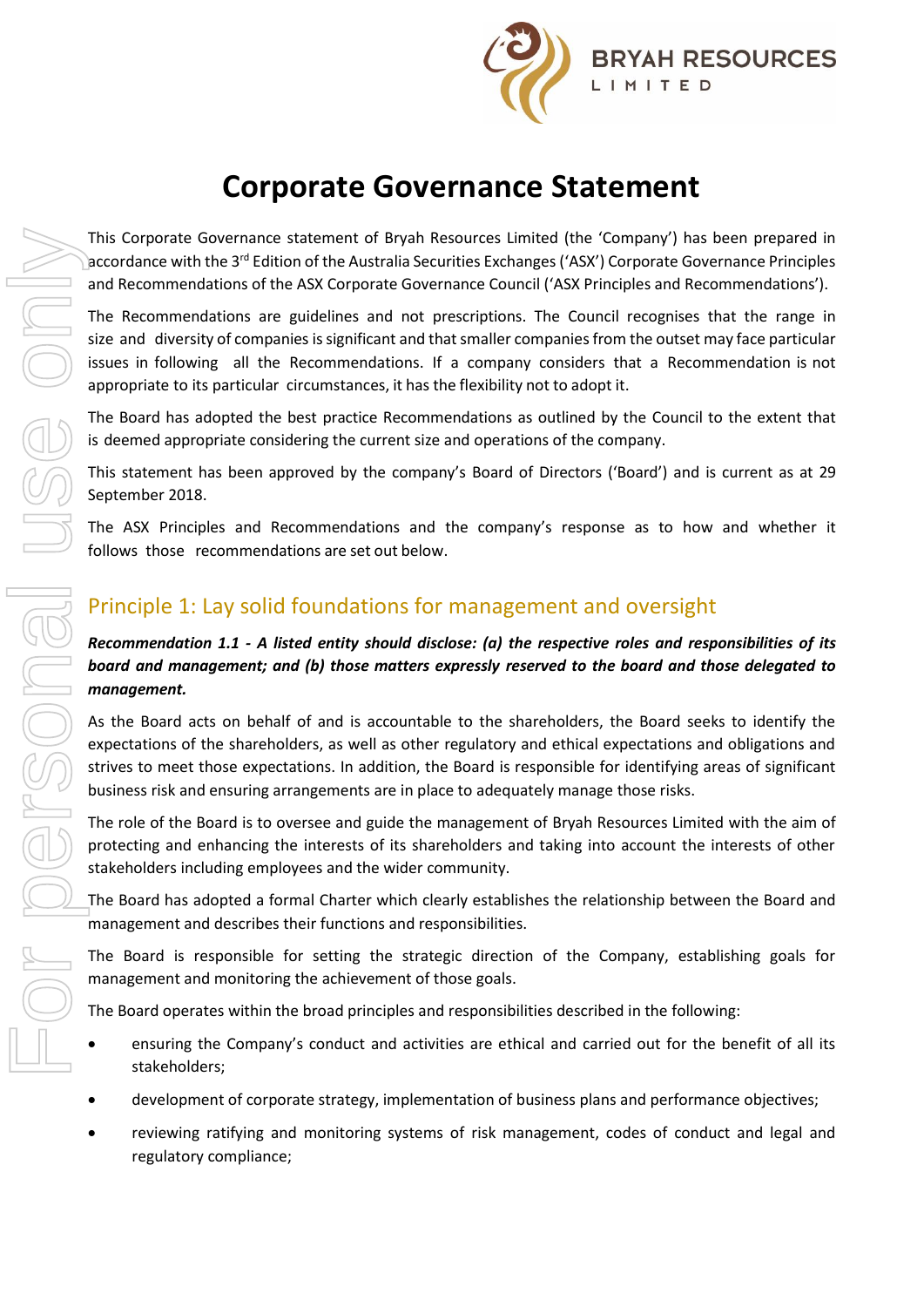

- the appointment of the Company's Managing Director, Chief Executive Officer (or equivalent), Chief Financial Officer, Company Secretary and other senior executives;
- monitoring senior executives' performance and implementation of strategy;
- determining appropriate remuneration policies;
- allocating resources and ensuring appropriate resources are available for management;
- approving and monitoring the annual budget, progress of major capital expenditure, capital management, and acquisitions and divestitures; and
- approving and monitoring financial and other reporting.

Other than as specifically reserved to the Board, responsibility for the day-to-day management of the Company's business activities is delegated to the Executive Director and Managing Director.

The Board's charter is available on the company's website at www.bryah.com.au.

### *Recommendation 1.2 - A listed entity should: (a) undertake appropriate checks before appointing a person, or putting forward to security holders a candidate for election, as a director; and (b) provide* security holders with all material information in its possession relevant to a decision on whether or not to *elect or re-elect a director.*

The company undertakes comprehensive reference checks prior to appointing a director or putting that person forward as a candidate to ensure that person is competent, experienced, and would not be impaired in any way from undertaking the duties of director. An election of directors is held each year. A director that has been appointed during the year must stand for election at the next Annual General Meeting ('AGM'). Directors are appointed for a maximum term of three years. Retiring directors are not automatically re-appointed. The company provides to shareholders in the Notice of AGM relevant information for their consideration about the attributes of candidates together with whether the Board supports the appointment or re-election. of the about the above matterial in the above matters are the person or body to whom the person or body to whom the above matters are appropriate entropy to the above manual budget, progress of major capital expenditure, c

The Board's charter, which is available on the company's website at [www.bryah.com.au](http://www.bryah.com.au/) more fully sets out the specific responsibilities of the Board. Corporate expectations are set out in the directors' letters of appointment.

#### *Recommendation 1.3 - A listed entity should have a written agreement with each director and senior executive setting out the terms of their appointment.*

The terms of the appointment of a non-executive director are set out in writing and cover matters such as the term of appointment, time commitment envisaged, required committee work and other special duties, requirements to disclose their relevant interests which may affect independence, corporate policies and procedures, indemnities, and remuneration entitlements.

Executive directors and senior executives, where applicable, are issued with service contracts which detail service may be terminated (with or without notice), and any entitlements upon termination.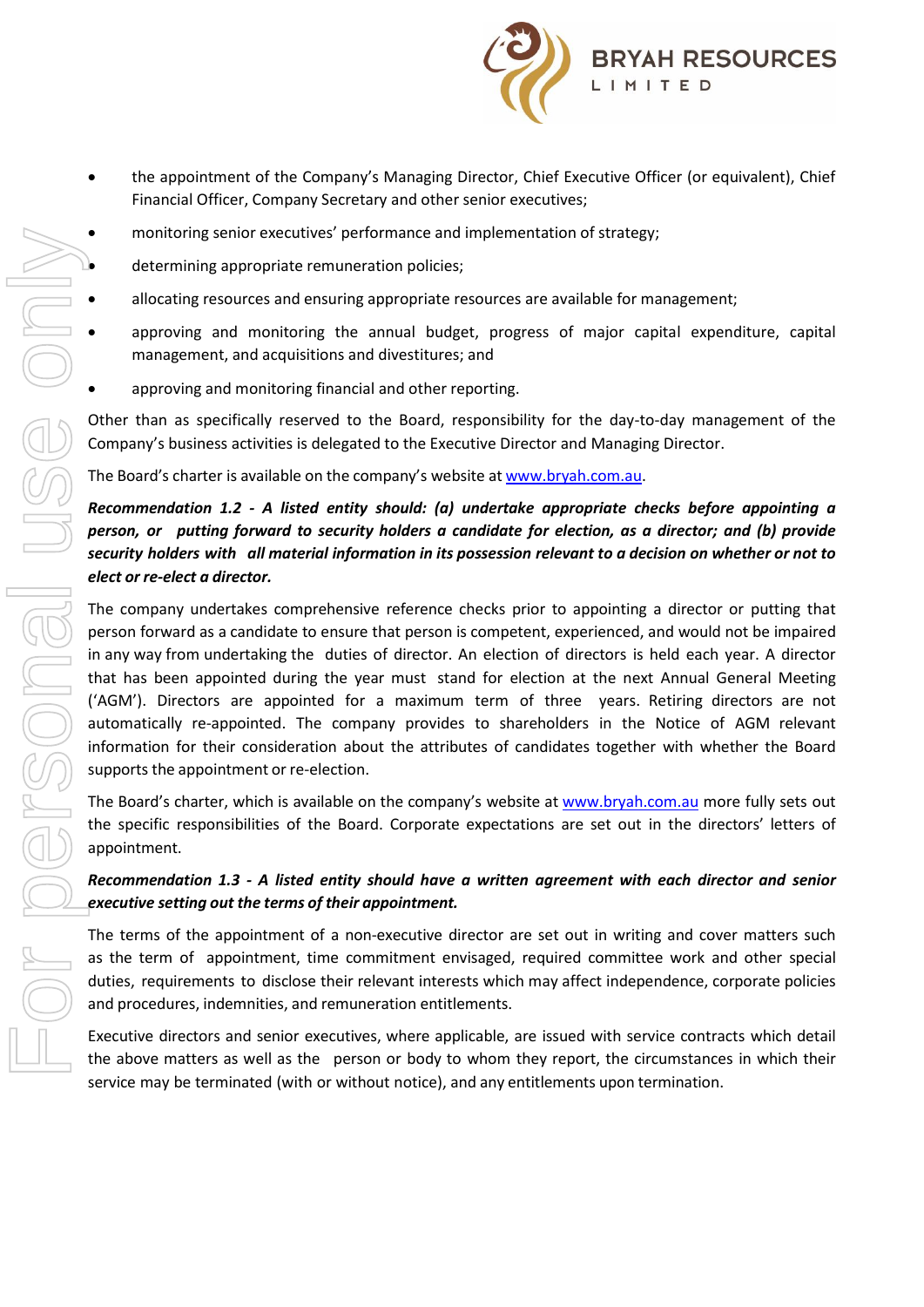

### *Recommendation 1.4 - The company secretary of a listed entity should be accountable directly to the board, through the chair, on all matters to do with the proper functioning of the board.*

The Company Secretary reports directly to the Board through the Chairman and is accessible to all directors. At present the function of Company Secretary is performed by the Managing Director

*Recommendation 1.5 - A listed entity should (a) have a diversity policy which includes requirements for the board or a relevant committee of the board to set measurable objectives for achieving gender diversity and to assess annually both the objectives and the entity's progress in achieving them; (b)* disclose that policy or a summary of it; and (c) disclose as at the end of each reporting period the *measurable objectives for achieving gender diversity set by the board or a relevant committee of the board in accordance with the entity's diversity policy and its progress towards achieving them, and either: (1) the respective proportions of men and women on the Board, in senior executive positions and across the whole organisation (including how the entity has defined "senior executive" for these purposes); or (2) if the entity is a "relevant employer" under the Workplace Gender Equality Act, the entity's most recent "Gender Equality Indicators", as defined in and published under that Act.*

Diversity includes, but is not limited to, gender, age, ethnicity and cultural background. The Company is committed to diversity and recognises the benefits arising from employee and board diversity and the importance of benefiting from all available talent. Accordingly, the Company has established a diversity policy which is available on the Company's website.

The Board has a commitment to promoting a corporate culture that is supportive of diversity and encourages the transparency of Board processes, review and appointment of Directors. The Board is responsible for developing policies in relation to the achievement of measurable diversity objectives and the extent to which they will be linked to the Key Performance Indicators for the Board, Managing Director and senior executives.

To the extent practicable, the Company will address the recommendations and guidance provided in the ASX Corporate Governance Council's *Corporate Governance Principles and Recommendations*.

The Diversity Policy does not form part of an employee's contract of employment with the company, nor gives rise to contractual obligations. However, to the extent that the Diversity Policy requires an employee to do or refrain from doing something and at all times subject to legal obligations, the Diversity Policy forms a direction of the company with which an employee is expected to comply.

#### RESPONSIBILITIES

The Board is responsible for developing measurable objectives (and these will be developed when the Board believes that the Company has reached a level of development that warrants these objectives) and strategies to meet the Objectives of the Diversity Policy (**Measurable Objectives**). The Board is also responsible for monitoring the progress of the Measurable Objectives through the monitoring, evaluation and reporting mechanisms listed below. The Board may also set Measurable Objectives for achieving gender diversity and monitor their achievement.

The Board will conduct all Board appointment processes in a manner that promotes gender diversity, including establishing a structured approach for identifying a pool of candidates, using external experts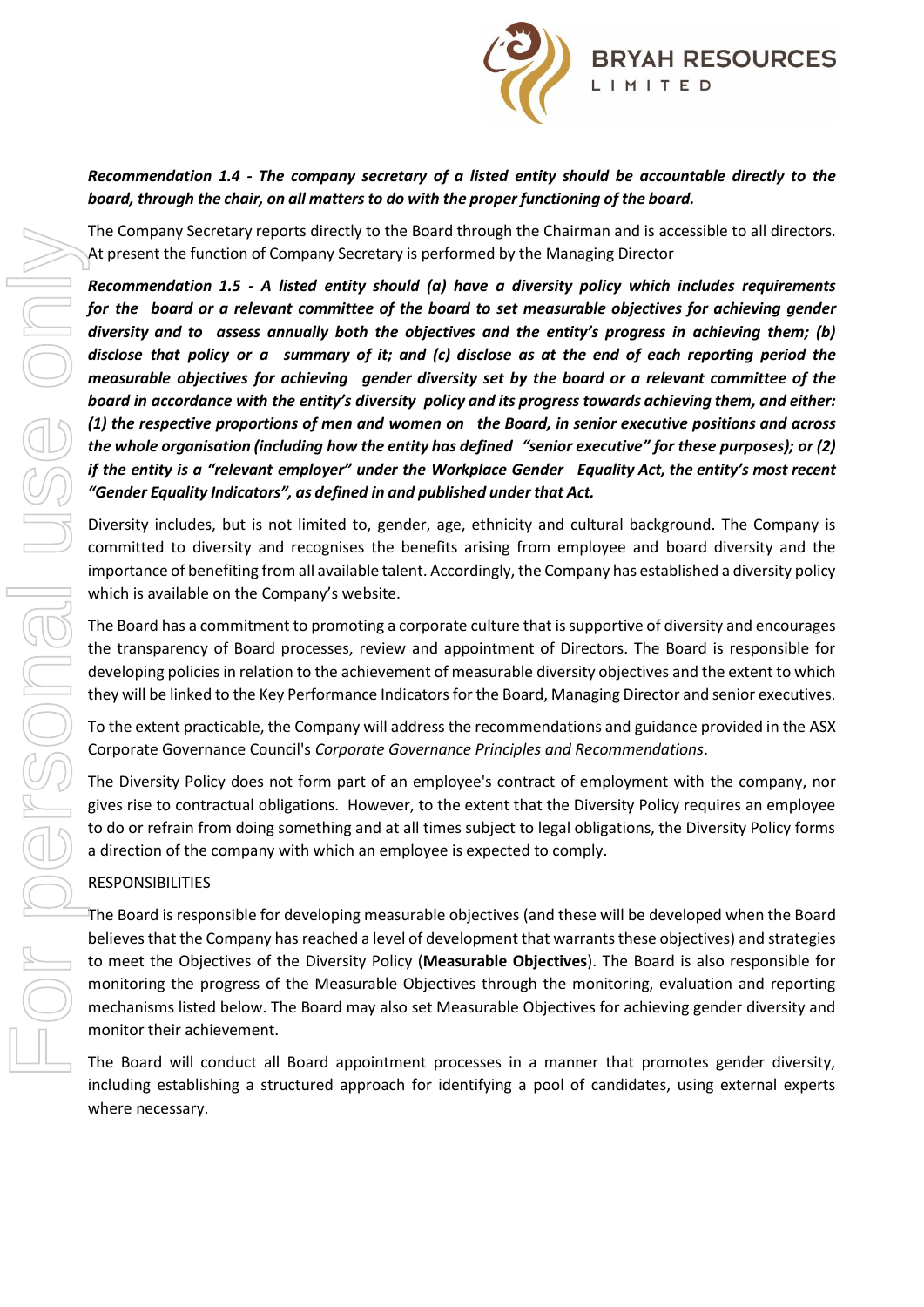

The Company's diversity strategies may include:

- recruiting from a diverse range of candidates for all positions, including senior executive roles and Board positions;
- reviewing pre-existing succession plans to ensure that there is a focus on diversity;
- encouraging female participation across a range of roles across the Company;
- reviewing and reporting on the relative proportion of women and men in the workforce at all levels of the Company;
- articulating a corporate culture which supports workplace diversity and in particular, recognizes that employees at all levels of the Company may have domestic responsibilities;
- developing programs to encourage a broader pool of skilled and experienced senior management and Board candidates, including, workplace development programs, mentoring programs and targeted training and development; and
- any other strategies that the Board or the Nomination Committee develops from time to time.

At the date of this report the Company has 8 full-time and part time employees, three of which are female. No women are currently represented on the Board.

Due to the current size, nature and scale of the Company's activities the Board has not yet developed objectives regarding gender diversity. As the size and scale of the Company grows the Board will set and aim to achieve gender diversity objectives as director and senior executive positions become vacant and appropriately qualified candidates become available.

#### MONITORING AND EVALUATION

The Chairman will monitor the scope and currency of this policy.

The company with oversight form the Board is responsible for implementing, monitoring and reporting on the Measurable Objectives.

Measurable Objectives if set by the Board will be included in the annual key performance indicators for the Chief Executive Officer / Chief Operations Officer and senior executives.

In addition, the Board will review progress against the Objectives (if set) as a key performance indicator in its annual performance assessment.

#### REPORTING

The Board may include in the Annual Report each year:

- the Measurable Objectives, if any, set by the Board;
- progress against the Objectives; and
- the proportion of women employees in the whole organisation, at senior management level and at Board level.

No entity within the consolidated entity is a 'relevant employer' for the purposes of the Workplace Gender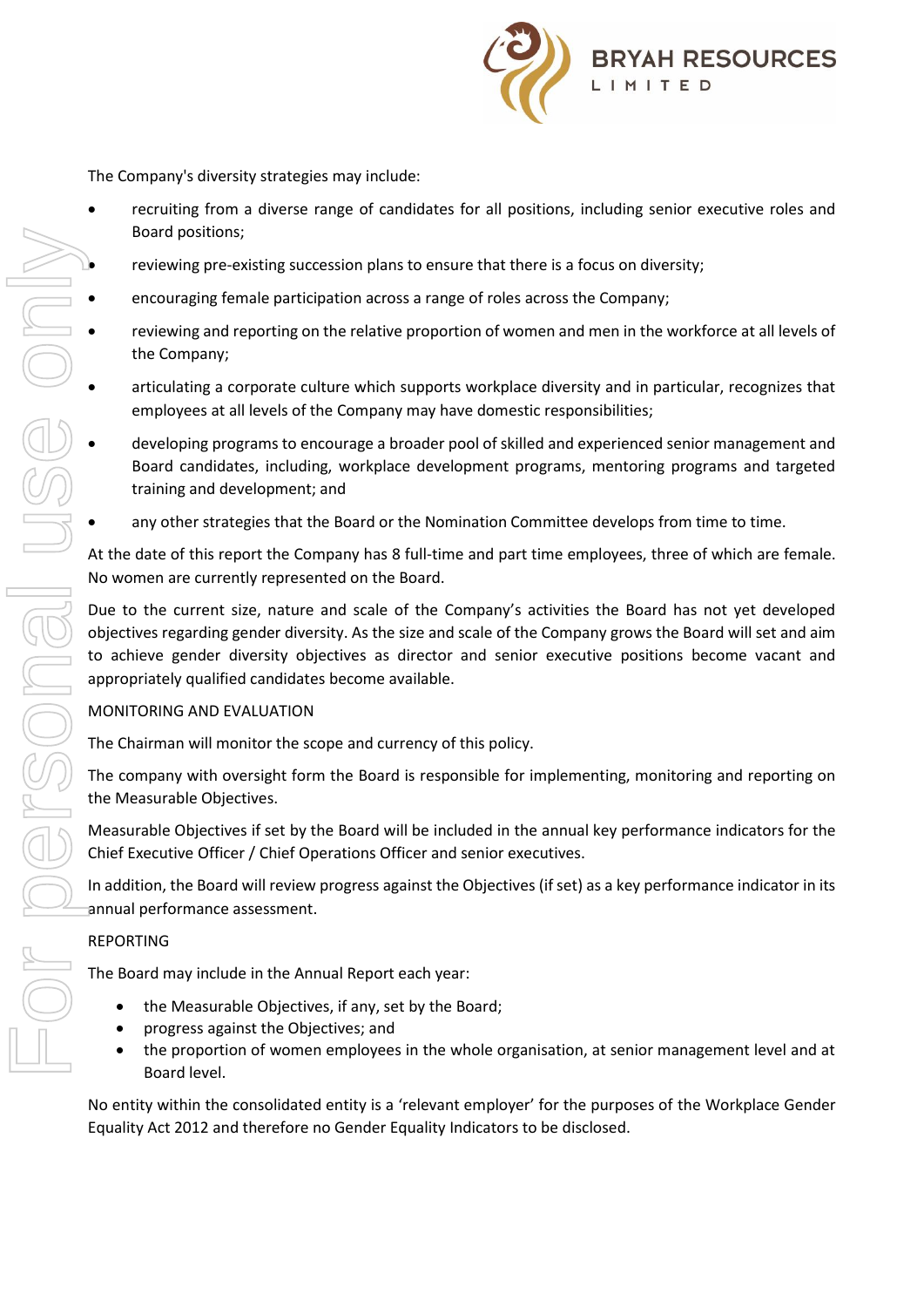

# *Recommendation 1.6 - A listed entity should (a) have and disclose a process for periodically evaluating the performance of the Board, its committees and individual directors; and (b) disclose, in relation to each reporting period, whether a performance evaluation was undertaken in the reporting period in accordance with that process.*

The Board has not adopted any formal procedures for the review of the performance of the Board, however the performance of the Board is reviewed regularly by the Chairman, which is currently considered to meet the Board's obligations sufficiently.

The review process takes into consideration all of the Board's key areas of responsibility and accountability and is based on an amalgamation of factors including capability, skill levels, understanding of industry complexities, risks and challenges, and value adding contributions to the overall management of the business. The Board member assessment measures are the responsibility of the Chairman but are focused on objective and tangible criteria such as: Fried Sources and the dealer of the company executive space of the Company executive company executives company to the company to the Company to the Company of the Company and accountability on the metals based on an ama

- Performance of the Company
- Accomplishment of long term strategic objectives
- Development of management
- Growth in shareholder value

Primarily, the review will be carried out through consultation by the Chairman and with the individual Directors. Directors whose performance is consistently unsatisfactory may be asked to retire.

The Board aims to ensure that shareholders are informed of all information necessary to assess the performance of the directors. Information is communicated to the shareholders through:

- the annual report which is distributed to all shareholders;
- the half-yearly report;
- the annual general meeting and other meetings to obtain shareholder approval for Board actions as appropriate; and
- continuous disclosure in accordance with ASX Listing Rule 3.1 and the Company's continuous disclosure policy.

# *Recommendation 1.7 - A listed entity should (a) have and disclose a process for periodically evaluating the performance of its senior executives; and (b) disclose, in relation to each reporting period, whether a performance evaluation was undertaken in the reporting period in accordance with that process.*

The Board has not adopted any formal procedures for the review of the performance of senior executives, however the Board will, as required, adopt an on-going assessment process to measure senior executive performance, with outcomes utilised to determine senior executive remuneration.

evaluation of the Managing Director was due during the reporting period.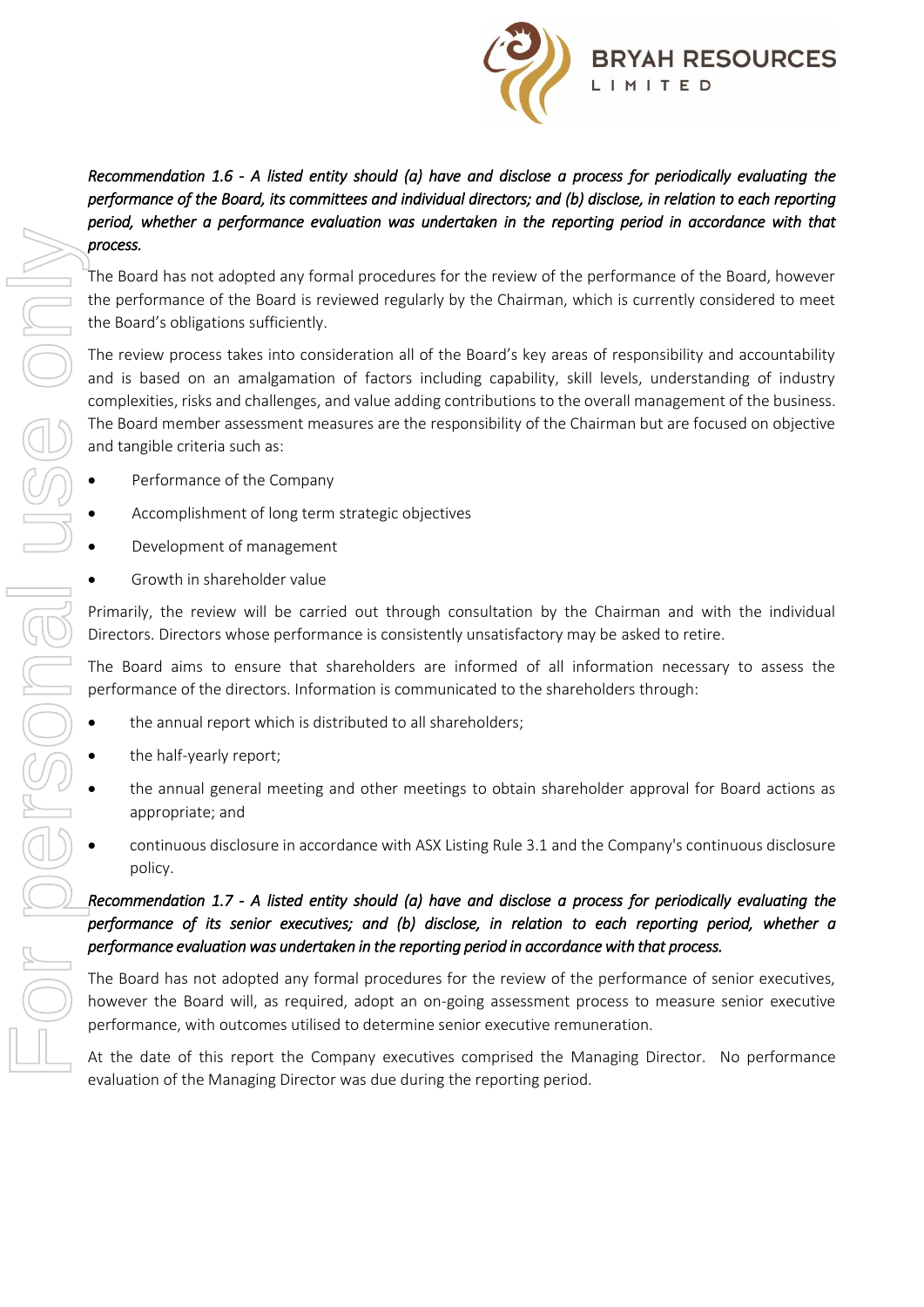

# Principle 2: Structure the board to add value

*Recommendation 2.1 - The board of a listed entity should (a) have a nomination committee which: (1) has at least three members, a majority of whom are independent directors; and (2) is chaired by an independent director, and disclose: (3) the charter of the committee; (4) the members of the committee; and (5) as at the end of each reporting period, the number of times the committee met throughout the period and the individual attendances of the members at those meetings; or (b) if it does not have a nomination committee, disclose that fact and the processes it employs to address Board succession issues and to ensure that the board has the appropriate balance of skills, knowledge, experience, independence and diversity to enable it to discharge its duties and responsibilities effectively.*

The functions that would be performed by a nomination committee are currently performed by the full Board. Having regard to the number of members currently comprising the Company's Board and the stage of the Company's development, the Board does not consider it appropriate to delegate these responsibilities to a sub-committee. Accordingly the Company was not in compliance with Recommendation 2.1 during the financial year. These arrangements will be reviewed periodically by the Board to ensure that they continue to be appropriate to the Company's circumstances.

Recommendations of candidates for new directors are made by the directors for consideration by the Board as a whole. If it is necessary to appoint a new director to fill a vacancy on the Board or to complement the existing Board, a wide potential base of possible candidates is considered. If a candidate is recommended by a director, the Board assesses that proposed new director against a range of criteria including background, experience, professional skills, personal qualities, the potential for the candidate's skills to augment the existing Board and the candidate's availability to commit to the Board's activities. If these criteria are met and the Board appoints the candidate as a director, that director must retire at the next following General Meeting of Shareholders and will be eligible for election by shareholders at that General Meeting.

### *Recommendation 2.2 - A listed entity should have and disclose a board skills matrix setting out the mix of skills and diversity that the board currently has or is looking to achieve in its membership.*

In view of its size the Board does not maintain a formal skills matrix that sets out the mix of skills and diversity that the Board aims to achieve in its membership. However, the individual directors and the Board as a whole recognise the importance for the Board to have the skills, knowledge, experience and diversity of background required to effectively steer the company over time in response to market developments, opportunities and challenges. The Board recognizes certain core skills that are required for the Board to ensure effective stewardship of the company. These include business and strategic expertise, experience with financial markets, industry knowledge, accounting and finance skills, project management experience and personal ethics, attributes and skills. The current Board members represent individuals that have extensive business and industry experience as well as professionals that bring to the Board their specific skills in order for the company to achieve its strategic, operational and compliance objectives. Their suitability to Unter members, one) of the matrice independent direct of sy and (2) is charged and mediated by enter the commute of the commute and (3) is of the enter of the commute entergy and (3) is of the entergy of energy and partic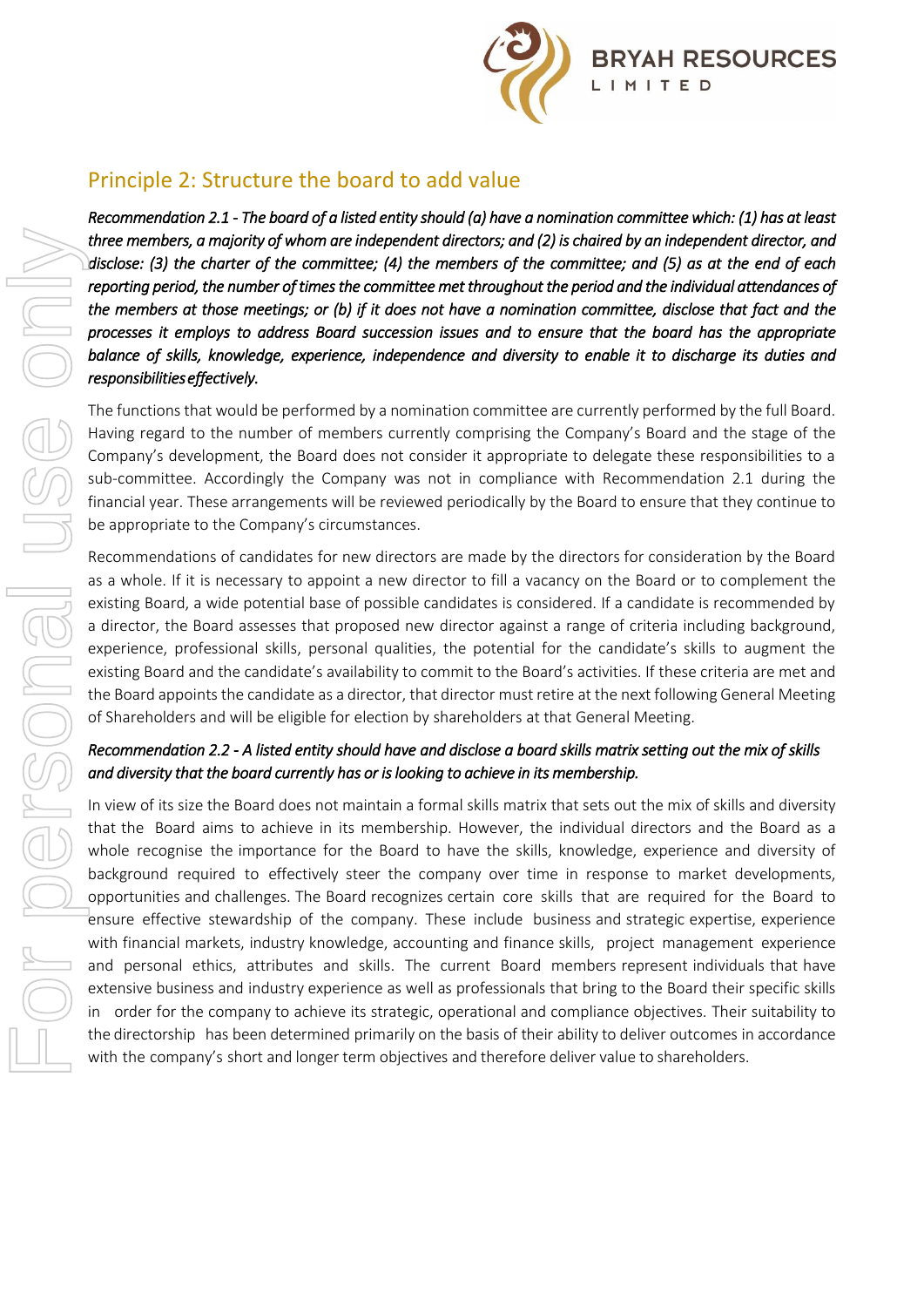

*Recommendation 2.3 - A listed entity should disclose: (a) the names of the directors considered by the board to be independent directors; (b) if a director has an interest, position, association or relationship of the type described in Box 2.3 but the board is of the opinion that it does not compromise the independence of the director, the nature of the interest, position, association or relationship in question and an explanation of why the board is of that opinion; and (c) the length of service of each director.* 

Details of the Board of directors, their appointment date, length of service and independence status is as follows:

| Director's name | Appointment date | Length of service at<br>reporting date | Independence status                           |
|-----------------|------------------|----------------------------------------|-----------------------------------------------|
| Leslie Ingraham | 15 November 2017 | 0 years 10 months                      | Not Independent -<br>Major shareholder        |
| Neil Marston    | 13 January 2017  | 1 year 9 months                        | Not Independent -<br><b>Managing Director</b> |
| Stuart Hall     | 13 January 2017  | 1 year 9 months                        | Independent -<br>Non-Executive Director       |

The Board has reviewed the position and associations of each of the directors in office at the date of this report and considers that Mr Stuart Hall is an independent non-executive director. Mr Neil Marston Managing Director, and Mr Leslie Ingraham, Non-Executive Director are not considered independent in terms of Recommendation 2.3 and other facts, information and circumstances that the Board considers relevant. The Board assesses the independence of new directors upon appointment and reviews their independence, and the independence of other directors, as appropriate.

#### *Recommendation 2.4 - A majority of the board of a listed entity should be independent directors.*

Having regard to the response to Recommendation 2.3 above, a majority of the Board are not independent.

Due to the size of the Company, and the stage of the Company's development, the Board does not consider it appropriate to maintain independent directors. Accordingly, the Company was not in compliance with Recommendation 2.4 during the financial year. These arrangements will be reviewed periodically by the Board to ensure that they continue to be appropriate to the Company's circumstances and consistent with effective management and good governance.

### *Recommendation 2.5 - The Chair of the board of a listed entity should be an independent director and, in particular, should not be the same person as the CEO of the entity.*

The Company is looking to recruit an independent Chair. At the Reporting Date the position of Chair remained vacant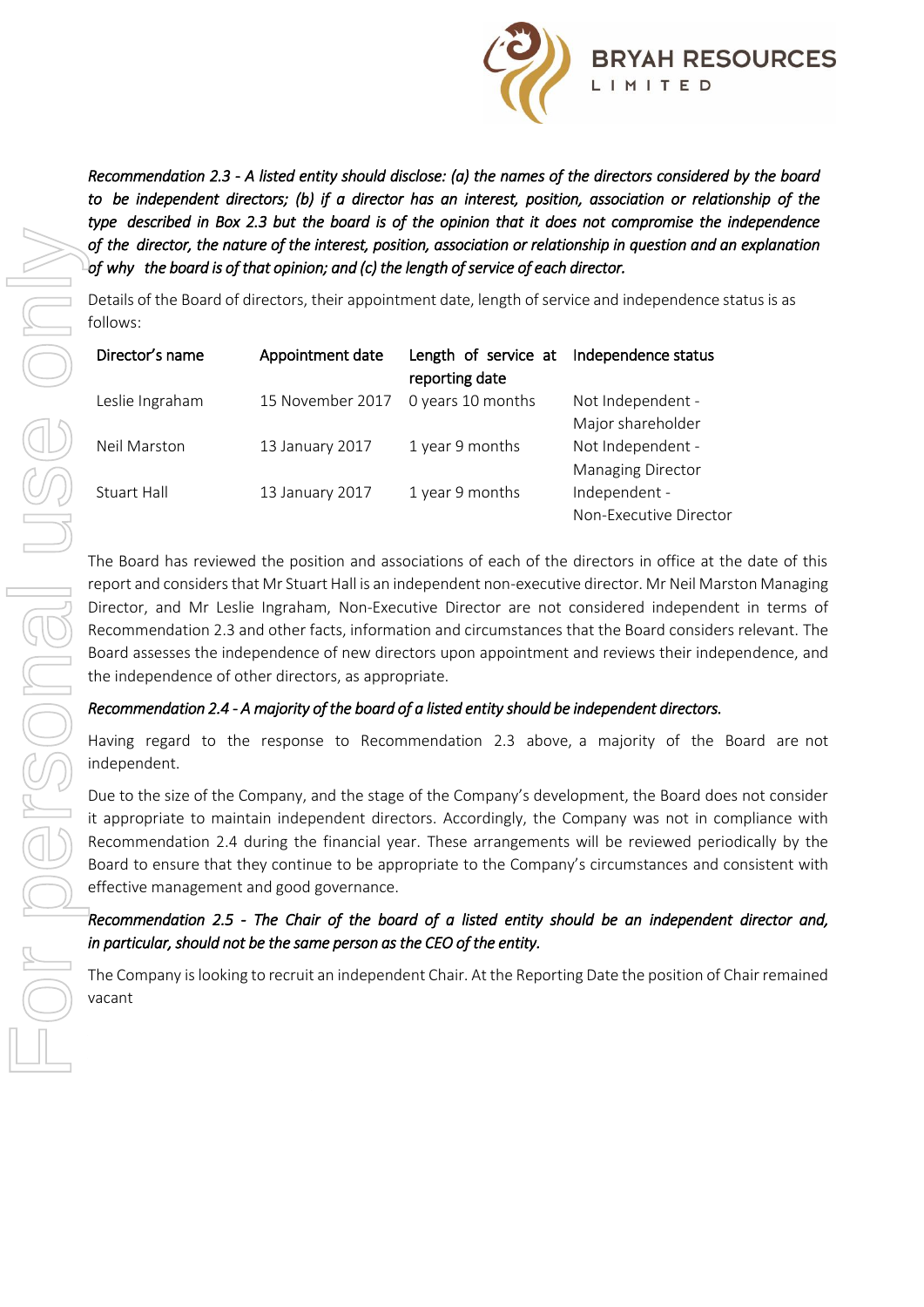

# *Recommendation 2.6 - A listed entity should have a program for inducting new directors and provide appropriate professional development opportunities for directors to develop and maintain the skills and knowledge needed to perform their role as directors effectively.*

The company has, due to the Board's size, an informal induction process. New directors are fully briefed about the nature of the business, current issues, the corporate strategy and the expectations of the company concerning performance of directors.

Directors receive a formal letter of appointment setting out the key terms and conditions relevant to that appointment. Generally, directors undertake their own continuing education.

# Principle 3: Act ethically and responsibly

### *Recommendation 3.1 - A listed entity should: (a) have a code of conduct for its directors, senior executives and employees; and (b) disclose that code or a summary of it.*

The Board endeavours to ensure that the Directors, officers and employees of the Company act with integrity and observe the highest standards of behaviour and business ethics in relation to their corporate activities. The "Code of Conduct" sets out the principles, practices, and standards of personal behaviour the Company expects people to adopt in their daily business activities.

All Directors, officers and employees are required to comply with the Code of Conduct. Senior managers are expected to ensure that employees, contractors, consultants, agents and partners under their supervision are aware of the Company's expectations as set out in the Code of Conduct.

All Directors, officers and employees are expected to:

- comply with the law;
- act in the best interests of the Company;
- be responsible and accountable for their actions; and
- observe the ethical principles of fairness, honesty and truthfulness, including prompt disclosure of potential conflicts.

The Code of Conduct is available on the company's website.

#### *Securities Trading by Directors and Employees*

Bryah Resources Limited has adopted a Securities Trading Policy. The policy summarises the law relating to insider trading and sets out the policy of the company on directors, officers, employees and consultants dealing in securities of the company. The Securities Trading Policy is available on the company's website.

This policy is provided to all directors and employees and compliance with it is reviewed on an ongoing basis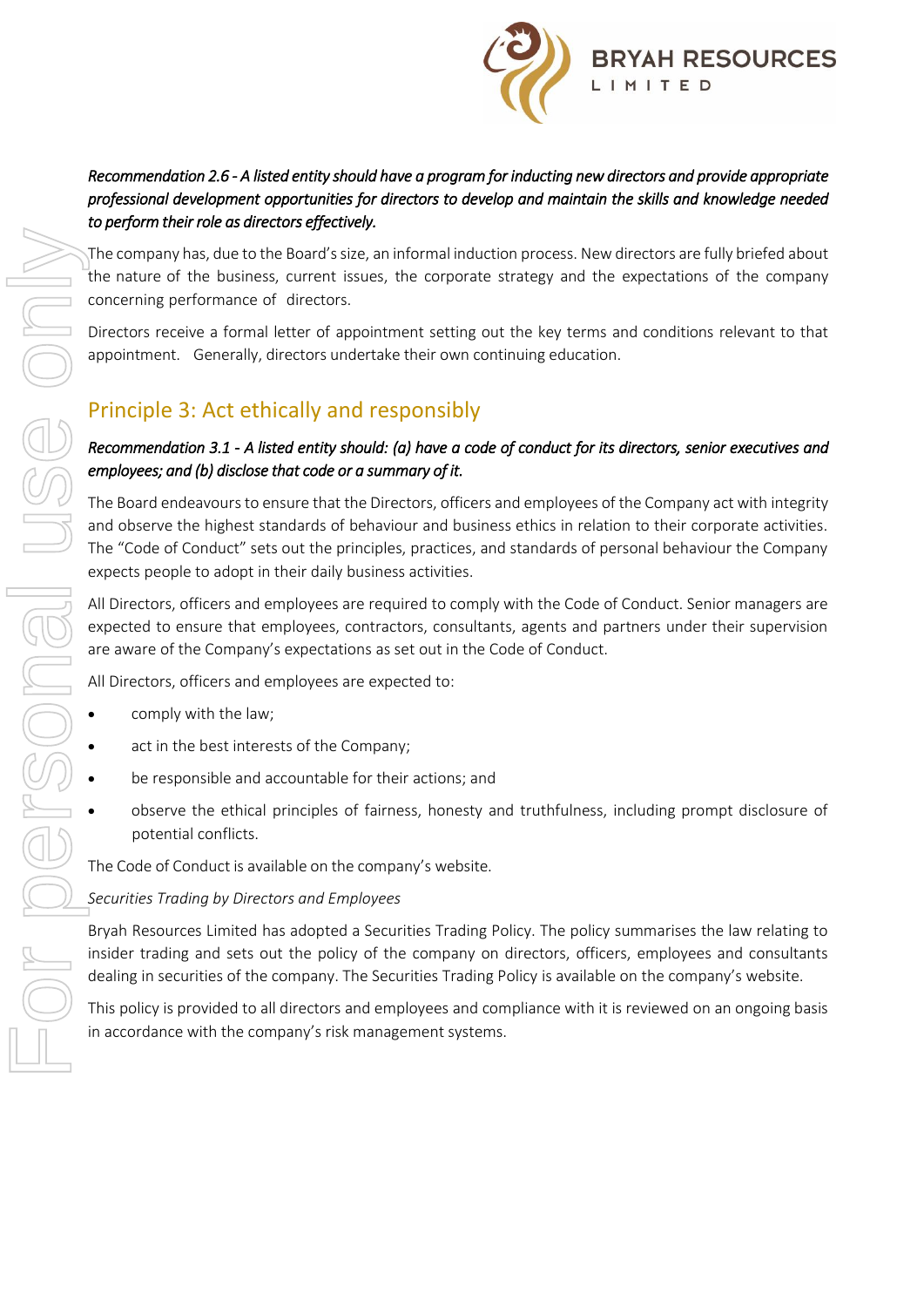

# Principle 4: Safeguard integrity in corporate reporting

*Recommendation 4.1 - The board of a listed entity should: (a) have an audit committee which: (1) has at*  least three members, all of whom are non-executive directors and a majority of whom are independent *directors; and (2) is chaired by an independent director, who is not the chair of the board, and disclose: (3) the charter of the committee; (4) the relevant qualifications and experience of the members of the committee; and (5) in relation to each reporting period, the number of times the committee met throughout the period and the individual attendances of the members at those meetings; or (b) if it does not have an audit committee, disclose that fact and the processes it employs that independently verify and safeguard the integrity of its corporate reporting, including the processes for the appointment and removal of the external auditor and the rotation of the audit engagement partner.* 

The functions that would be performed by an audit committee are currently performed by the full Board. Having regard to the number of members currently comprising the Company's Board and the stage of the Company's development, the Board does not consider it appropriate to delegate these responsibilities to a sub-committee. Accordingly the Company was not in compliance with Recommendation 4.1 during the financial year. These arrangements will be reviewed periodically by the Board to ensure that they continue to be appropriate to the Company's circumstances.

However meetings are held throughout the year between the Board, the Company Secretary and the company's auditors to discuss the company's ongoing activities and any proposed changes prior to their implementation.

The Audit Committee is responsible for reviewing the integrity of the company's financial reporting and overseeing the independence of the external auditors. The Board sets aside time to deal with issues and responsibilities usually delegated to the Audit Committee to ensure the integrity of the financial statements of the company and the independence of the auditor.

The Board reviews the audited annual and half-year financial statements and any reports which accompany published financial statements and recommends their approval to the members. The Board also reviews annually the appointment of the external auditor, their independence and their fees.

Details of the qualifications and experience of the members of the Committee, being the full Board, are contained in the 'Information on directors'section of the Directors' report.

### *External Auditors*

The Company's policy is to appoint external auditors who clearly demonstrate quality and independence. The performance of the external auditor is reviewed annually and applications for tender of external audit services are requested as deemed appropriate, taking into consideration assessment of performance, existing value and tender costs. It is Greenwich and Co Audit Pty Ltd's policy to rotate engagement partners on listed companies at least every five years.

An analysis of fees paid to the external auditors, including a break-down of fees for non-audit services, is provided in the notes to the financial statements in the Annual Report.

There is no indemnity provided by the Company to the auditor in respect of any potential liability to third parties.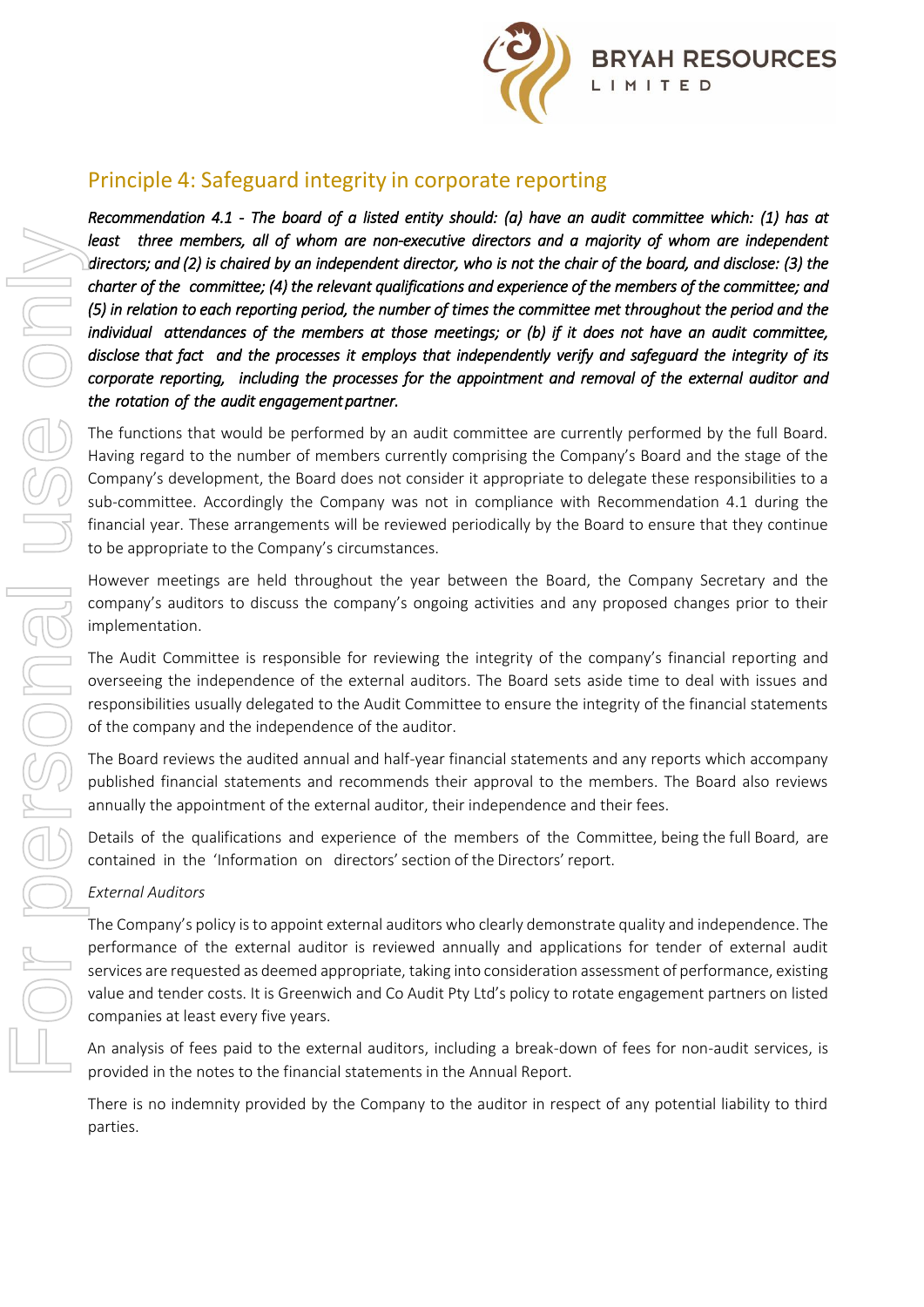

*Recommendation 4.2 - The board of a listed entity should, before it approves the entity's financial statements for a financial period, receive from its CEO and CFO a declaration that, in their opinion, the financial records of the entity have been properly maintained and that the financial statements comply with the appropriate accounting standards and give a true and fair view of the financial position and performance of the entity*  and that the opinion has been formed on the basis of a sound system of risk management and internal *control which is operating effectively.* 

For the financial year ended 30 June 2018 and the half-year ended 31 December 2017, the company's CEO and CFO, or equivalents, provided the Board with the required declarations.

### *Recommendation 4.3 - A listed entity that has an AGM should ensure that its external auditor attends its AGM and is available to answer questions from security holders relevant to the audit.*

A representative of the company's external audit firm attends the AGM and is available to answer shareholder questions from shareholders relevant to the audit.

# Principle 5: Make timely and balanced disclosure

#### *Recommendation 5.1 - A listed entity should (a) have a written policy for complying with its continuous disclosure obligations under the Listing Rules; and (b) disclose that policy or a summary of it.*

The company maintains a written policy that outlines the responsibilities relating to the directors, officers and employees in complying with the company's continuous disclosure obligations. Where any such persons are of any doubt as to whether they possess information that could be classified as market sensitive, they are required to notify the Company Secretary immediately in the first instance. The policy provides the mechanism by which relevant market sensitive information that may have a material effect on the price of the company's securities is released to the ASX in a timely manner.

The Company Secretary has primary responsibility for the disclosure of material information to ASIC and ASX and maintains a procedural methodology for disclosure, as well as for record keeping.

The Board reviews the Company's compliance with this policy on an ongoing basis and will update it from time to time, if necessary.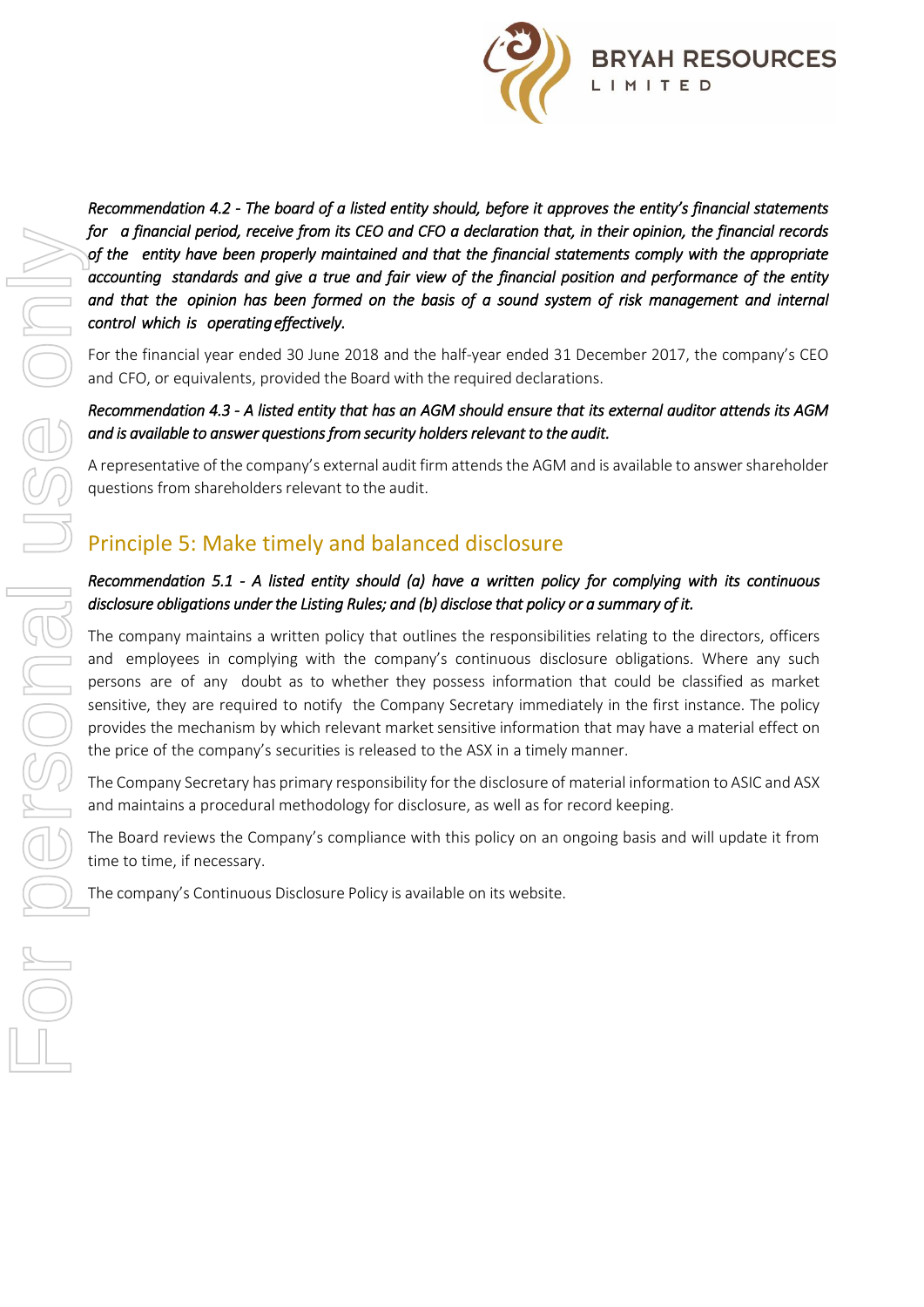

# Principle 6: Respect the rights of security holders

### *Recommendation 6.1 - A listed entity should provide information about itself and its governance to investors via its website.*

The company maintains information in relation to corporate governance documents, directors and senior executives, Board and committee charters, annual reports, ASX announcements and contact details on the company's website.

# *Recommendations 6.2 and 6.3*

# *A listed entity should design and implement an investor relations program to facilitate effective two-way communication with investors (6.2).*

# *A listed entity should disclose the policies and processes it has in place to facilitate and encourage participation at meetings of security holders (6.3).*

The company is committed to promoting effective communications with shareholders by ensuring they and the investment market generally are provided with full and timely disclosure of its activities and providing equal opportunity for all stakeholders to receive externally available information issued by the company in a timely manner. The company provides shareholders with periodic updates on its business. Shareholders are encouraged to communicate by electronic means and to participate at the Annual General Meeting, to ensure a high level of accountability and identification with the company's strategy and goals. Free comparisons in the share registry, and the share of the share registry (at at which is the share of the share of the services Computers Services Computers Services Computers Services Computers Computers Computers Co

The company's Shareholder Communication Policy is available on its website.

# *Recommendation 6.4 - A listed entity should give security holders the option to receive communications from, and send communications to, the entity and its security registry electronically.*

The company engages its share registry to manage the majority of communications with shareholders. Shareholders are encouraged to receive correspondence from the company electronically, thereby facilitating a more effective, efficient and environmentally friendly communication mechanism with shareholders. Shareholders not already receiving information electronically can elect to do so through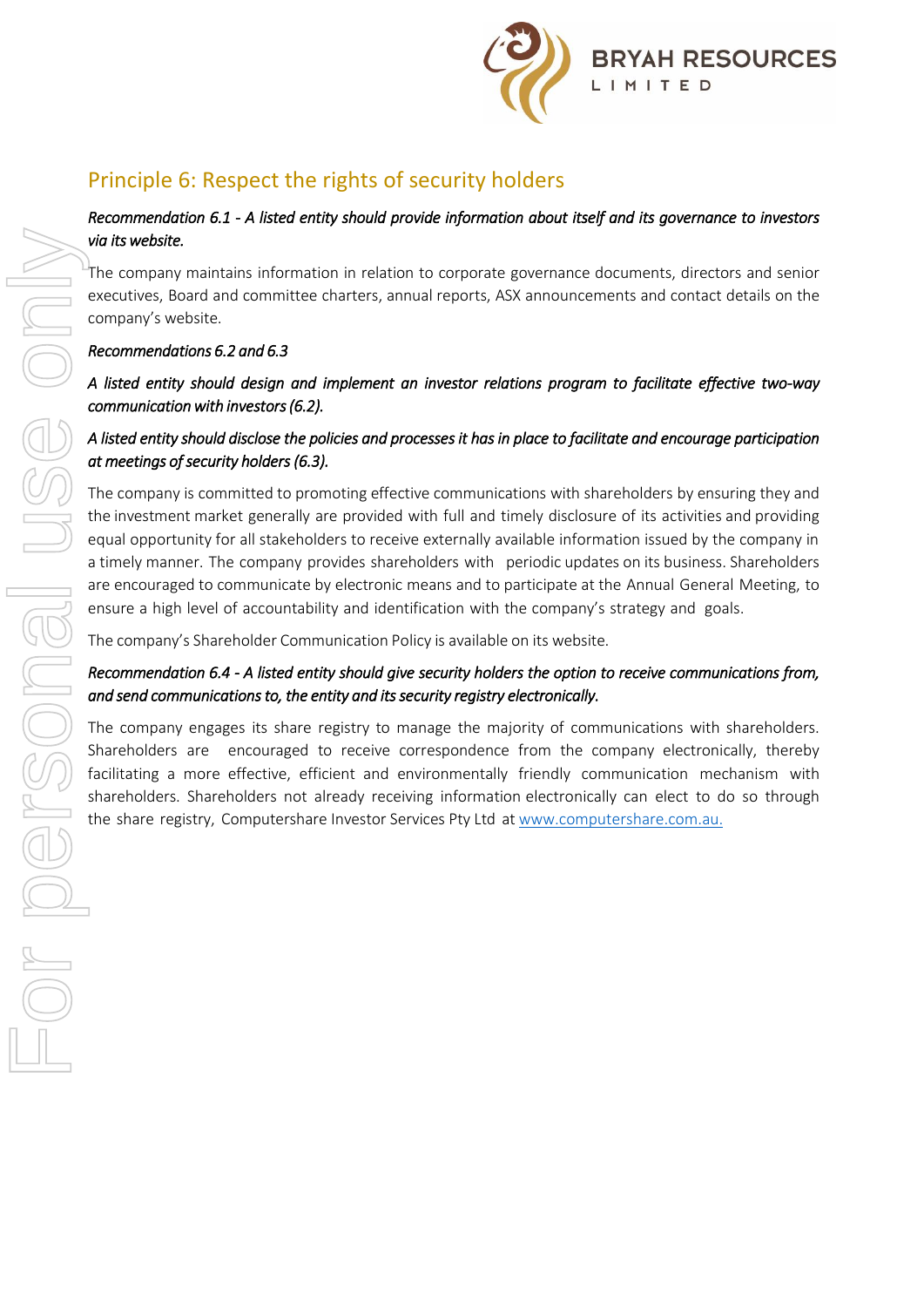

# Principle 7: Recognise and manage risk

#### *Recommendations 7.1 & 7.2*

*The board of a listed entity should: (a) have a committee or committees to oversee risk, each of which: (1) has at least three members, a majority of whom are independent directors; and (2) is chaired by an independent director, and disclose: (3) the charter of the committee; (4) the members of the committee; and (5) as at the end of each reporting period, the number of times the committee met throughout the period and the individual attendances of the members at those meetings; or (b) if it does not have a risk committee or committees that satisfy (a) above, disclose that fact and the processes it employs for overseeing the entity's risk management framework (7.1).* The board of a listed enalty should: (a) howe a committee or committees to oversee risk, each of the risk management director, and disclose. [3] the distorted of the commister of the commister of the commister of the comm

*The board or a committee of the board should: (a) review the entity's risk management framework at least annually to satisfy itself that it continues to be sound; and (b) disclose, in relation to each reporting period, whether such a review has taken place (7.2).*

The functions that would be performed by a risk committee are currently performed by the full Board. Having regard to the number of members currently comprising the Company's Board and the stage of the Company's development, the Board does not consider it appropriate to delegate these responsibilities to a sub-committee. Accordingly the Company was not in compliance with Recommendation 7.1 during the financial year. These arrangements will be reviewed periodically by the Board to ensure that they continue to be appropriate to the Company's circumstances.

The Board reviews risks to the company at regular Board meetings. The Company's policies are designed to ensure strategic, operational, legal, reputation and financial risks are identified, assessed, effectively and efficiently managed and monitored to enable achievement of the Company's business objectives.

The company manages material business risks under a risk management policy which is available on its website. There is an ongoing program to identify, monitor and manage compliance issues and material business risks with a view to enhancing the value of every shareholder's investment and safeguarding the company's investments. The Board reviews the identification, management and reporting of risk as part of the annual budget process. More frequent reviews are undertaken as conditions or events dictate. Where necessary, the board draws on the expertise of appropriate external consultants to assist in dealing with or mitigating risk.

# *Recommendation 7.3 - A listed entity should disclose: (a) if it has an internal audit function, how the function is structured and what role it performs; or (b) if it does not have an internal audit function, that fact and the processes it employs for evaluating and continually improving the effectiveness of its risk management and internal control processes.*

The Board has the responsibility for ensuring the effectiveness of risk management and internal compliance and control. As part of the review process the Board considers the extent to which the risk process has been successful in retrospect with regard to the identification and mitigation of risks. This is required at all times and the Board actively promotes a culture of quality and integrity.

The company does not have an internal audit function due to its size; however the company's procedures and policies are subject to regular review. The Board also liaises closely with the company's external auditor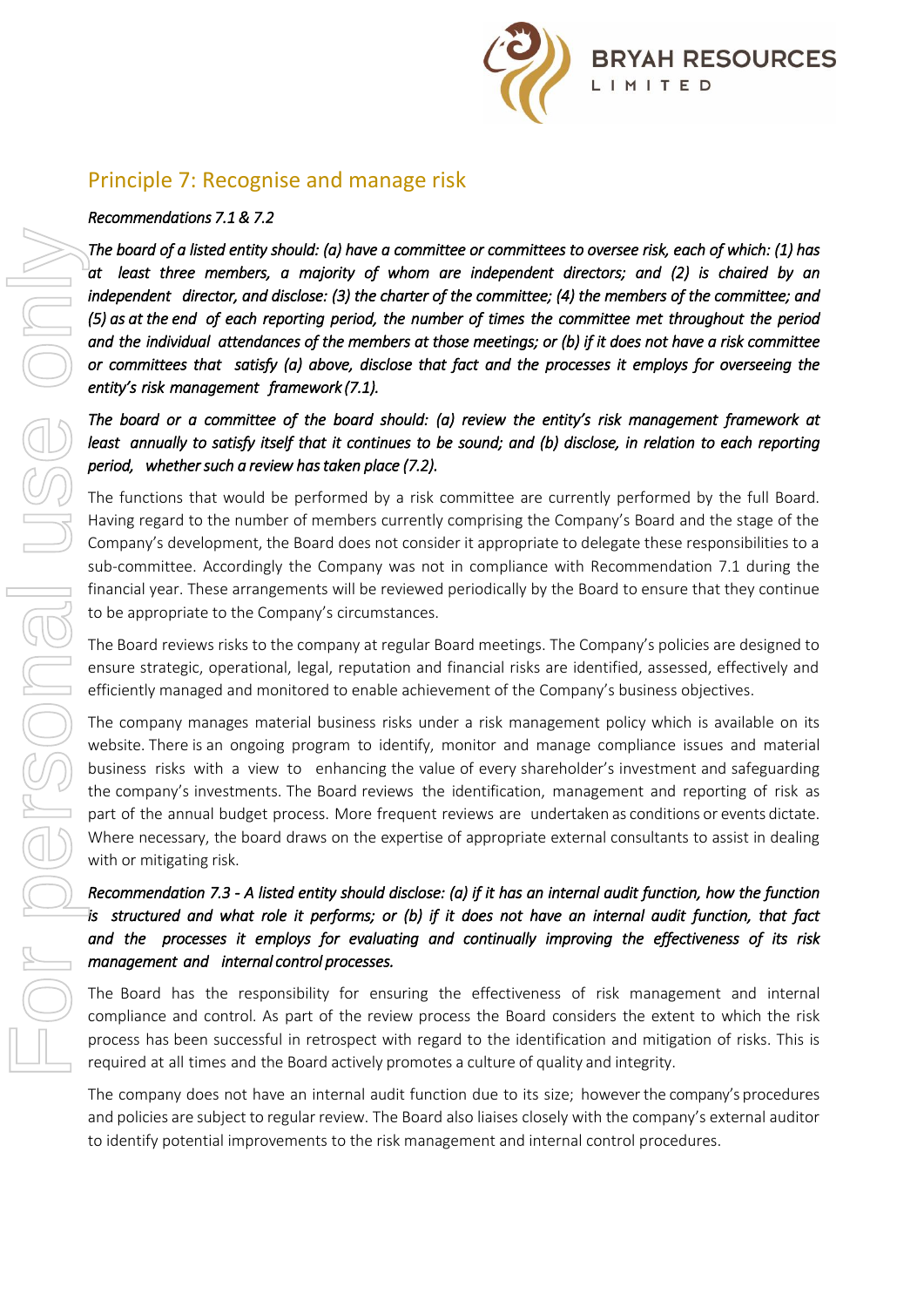

The Board acknowledges that it is responsible for the overall internal control framework, but recognises that no cost effective internal control system will preclude all errors and irregularities. Management practices have been established to ensure:

- The Company's operations are safe and conducted in accordance with all applicable laws including the applicable health and safety regulations;
- Capital expenditure and revenue commitments above a certain size obtain prior Board approval;
- Financial exposures are controlled, including the potential use of derivatives;
- Occupational health and safety standards and management systems are monitored and reviewed to achieve high standards of performance and compliance with regulations;
- Material contracts are reviewed by qualified legal personnel;
- Business transactions are properly authorised and executed;
- The quality and integrity of personnel;
- Financial reporting accuracy and compliance with the financial reporting regulatory framework; and
- Environmental regulation compliance.

### *Recommendation 7.4 - A listed entity should disclose whether it has any material exposure to economic, environmental and social sustainability risks and, if it does, how it manages or intends to manage those risks.*

The company does not believe it has any material exposure to economic, environmental and social sustainability risks.

# Principle 8: Remunerate fairly and responsibly

*Recommendation 8.1 - The board of a listed entity should: (a) have a remuneration committee which: (1) has at least three members, a majority of whom are independent directors; and (2) is chaired by an independent director, and disclose: (3) the charter of the committee; (4) the members of the committee; and (5) as at the end of each reporting period, the number of times the committee met throughout the period and the individual attendances of the members at those meetings; or (b) if it does not have a remuneration committee, disclose that fact and the processes it employs for setting the level and composition of remuneration for directors and senior executives and ensuring that such remuneration is appropriate and not excessive.*  The Company's operations are safe and conducted in according philosophilities and revenue committeness above a certain exploration in the and revenue committed and state is and respectively and retaining the potential of t

The functions that would be performed by a remuneration committee are currently performed by the full Board. Having regard to the number of members currently comprising the Company's Board and the stage of the Company's development, the Board does not consider it appropriate to delegate these responsibilities to a sub-committee. Accordingly the Company was not in compliance with Recommendation 8.1 during the financial year. These arrangements will be reviewed periodically by the Board to ensure that they continue to be appropriate to the Company's circumstances.

Details of the qualifications and experience of the members of the committee, being the full Board, is detailed in the 'Information on Directors' section of the Directors' Report in the Annual Report.

The Board oversees remuneration policy and monitors remuneration outcomes to promote the interests